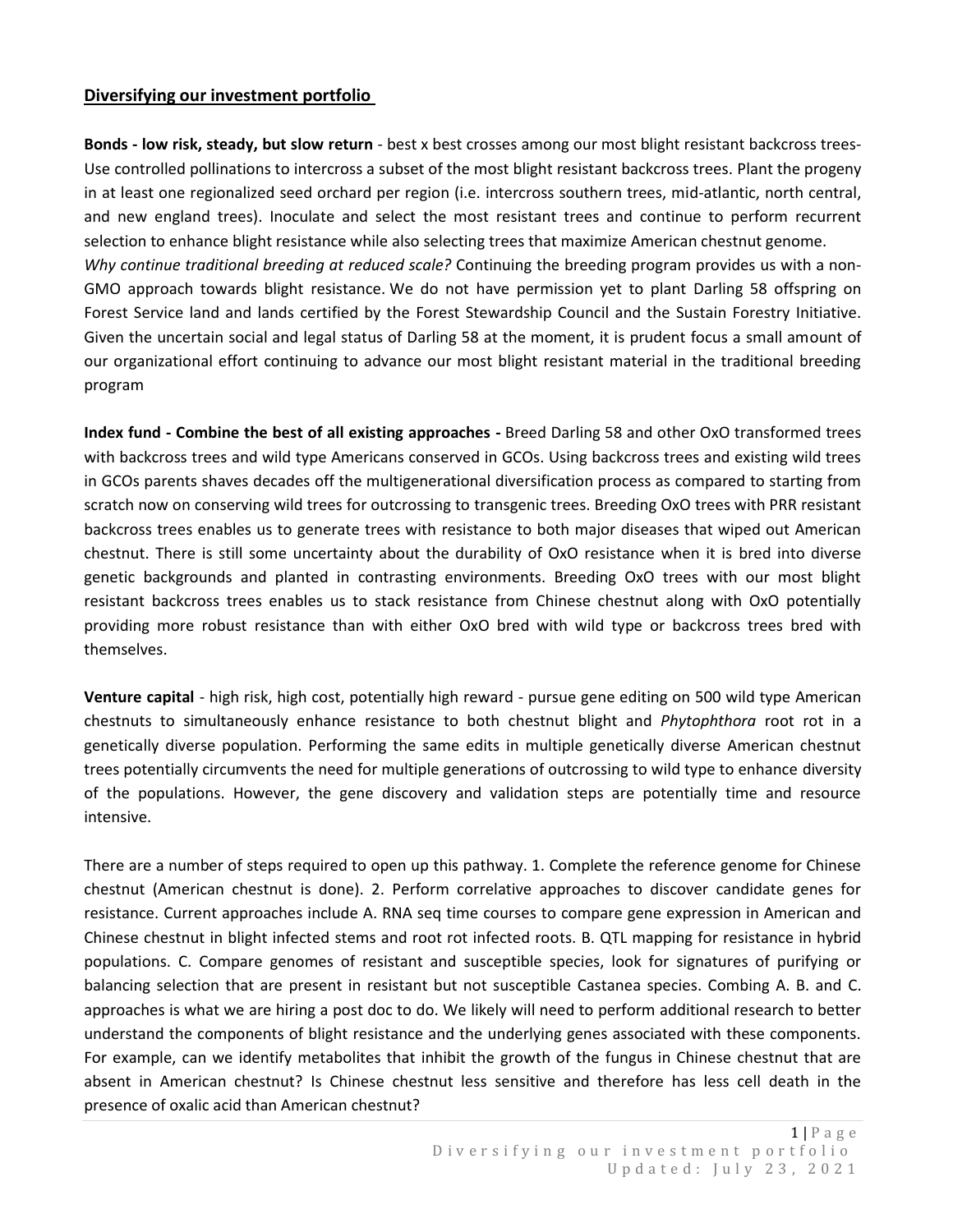Once we have candidate genes discovered, there are a number of options to confirm their function in resistance

- 1. Knock them out in Chinese chestnut with CRISPR and determine if Chinese chestnut becomes more susceptible
- 2. Insert them into American chestnut and see if resistance is enhanced.
- 3. Edit American chestnut alleles to be like Chinese chestnut alleles and determine if resistance is enhanced.
- 4. Insert large QTL regions from Chinese chestnut into American chestnut and determine if resistance is enhanced (circumvents need to know the exact genes and allows for structural variants to be incorporated in American chestnut genome).

### **Questions for discussion of gene editing:**

- 1. Do we knock out/in single genes and test for their resistance effects? Seeing a phenotypic effect may be challenging given that blight resistance is multi-genic and each change would likely only have subtle effects. Is there an intelligent way to multiplex multiple edits and test for the effects in combination with other edits?
- 2. If we make multiple edits at different locations in the genome are we tied to a. to making the same edits homozygous in multiple trees (transforming 500 trees is an enormous task)? Or do we breed these edits into multiple wild type American chestnut breeding lines? If we use breeding, we would need screen large progeny sets to select a small subset of offspring that inherited all genes.
- 3. Are we better off taking guesses about which genes confer resistance based on what has been discovered in model systems? And/or should we be pursuing foundational research to understand genes/mechanisms of blight and PRR resistance

### **Steps to prepare us for all three paths outlined above:**

*Establish common garden experiments to evaluate long-term blight resistance of Darling 58 progeny*. Compare resistance and growth characteristics of progeny of Darling 58 x wild type and Darling 58 x blight resistant backcross trees. Make crosses between Darling 58 x PRR resistant backcross trees. Select for PRR resistance with genetic markers and plant heterozygous progeny in P. cinnamomi free sites in hopes that the trees will survive long enough to flower so we can intercross and make PRR resistance homozygous. Plant another subset of Darling 58 x PRR resistant backcross progeny at sites with P. cinnamomi to evaluate blight and PRR resistance of these trees in the presence of both diseases.

*Increase throughput of OxO testing* - Develop a high throughput method to test seed for the inheritance of OxO. Todd from Corteva recommended we work with a company to develop test strips that change color indicating OxO inheritance via antibodies for OxO)

# *Account for genetic diversity and disease resistance captured in the traditional breeding program*

Figure out the geographic origins of wild trees with progeny that are alive now in our backcross and germplasm conservation orchards. Use phenotype and genotype data for the existing trees to make selections for blight and PRR resistance for the index fund approach. Generate whole genome sequence data on 384 backcross